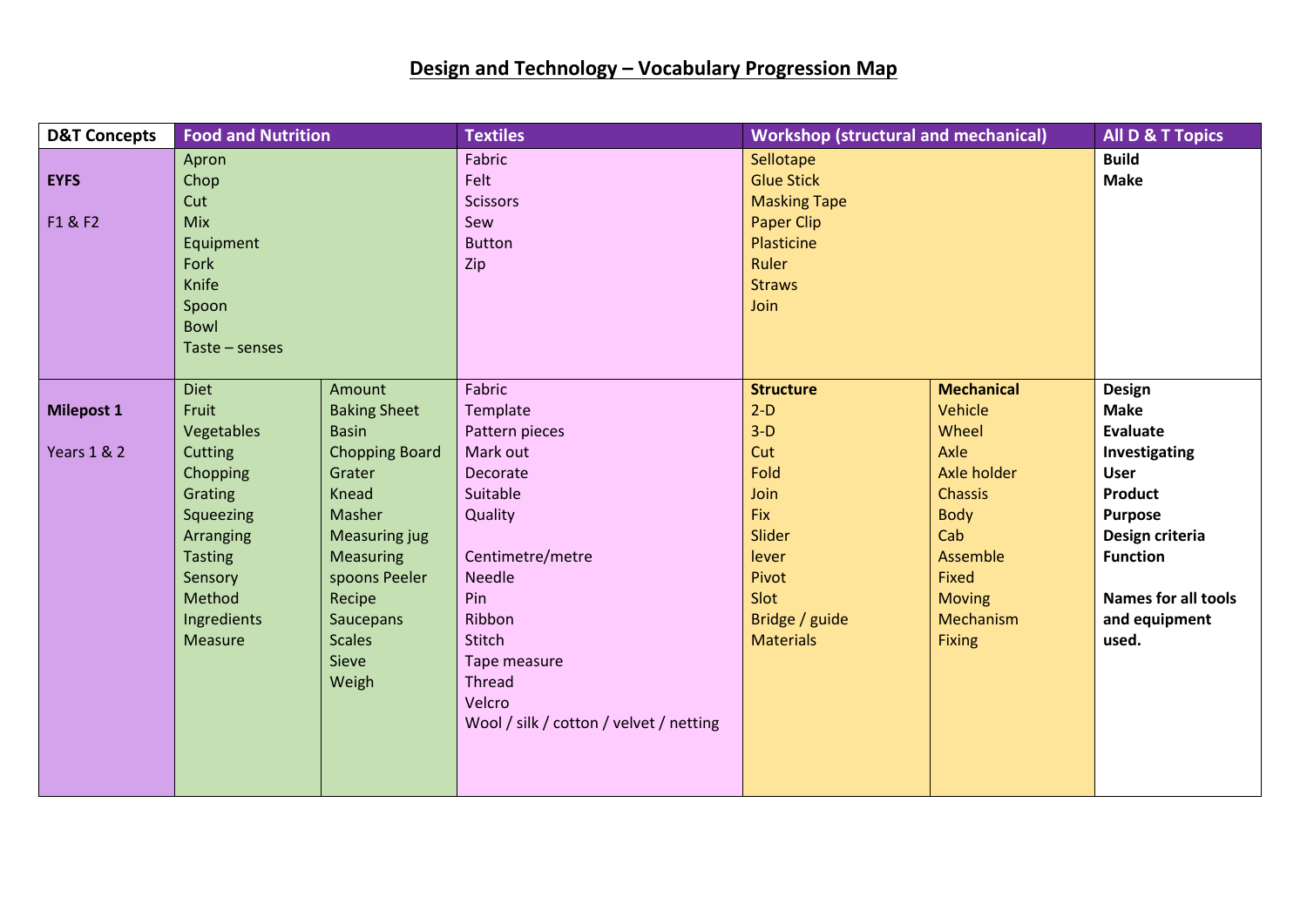## **Design and Technology – Vocabulary Progression Map**

|                   | Grams/Kilograms  | Technique             | <b>Structure</b>         | <b>Electrical</b>     | Design brief             |
|-------------------|------------------|-----------------------|--------------------------|-----------------------|--------------------------|
| <b>Milepost 2</b> | Millilitre/Litre | Component             | <b>Shell structure</b>   | <b>Motor</b>          | Innovative               |
|                   | Temperature      | <b>Templates</b>      | <b>Scoring</b>           | Series circuit        | Inventor                 |
| Years 3 & 4       | <b>Celsius</b>   | <b>Stiffening</b>     | Tabs                     | Fault                 | <b>Process</b>           |
|                   | Hygiene          | Seam allowance        | Adhesive                 | Connection            | <b>Accurate</b>          |
|                   | <b>Utensils</b>  | Annotated sketch      | Assemble                 | <b>Toggle</b>         | Intention                |
|                   | Texture          | Prototype             | <b>Graphics</b>          | Switch                | <b>Health and safety</b> |
|                   | Appearance       |                       | Prototype                | Insulator             |                          |
|                   | Preference       | <b>Back stich</b>     | Computer-aided design    | Conductor             |                          |
|                   | Edible           | Running stitch        | <b>Vice</b>              | Control               |                          |
|                   | Reared           | <b>Tacking</b>        | <b>Wire Strippers</b>    | Programme             |                          |
|                   | Grown            | <b>Binca</b>          | Accurate                 | <b>Device</b>         |                          |
|                   | Processed        | Cross stitch          | <b>Junior Hacksaw</b>    | <b>Battery</b>        |                          |
|                   | Seasonal         | Loom                  | <b>Pliers</b>            | <b>Battery Holder</b> |                          |
|                   | Varied diet      | <b>Pinking Shears</b> | <b>Dowel</b>             | <b>Light Bulb</b>     |                          |
|                   |                  | Sewing machine        | File                     | <b>Bulb Holder</b>    |                          |
|                   |                  |                       |                          | <b>Buzzer</b>         |                          |
|                   |                  |                       |                          |                       |                          |
|                   |                  |                       | <b>Mechanical</b>        |                       |                          |
|                   |                  |                       | System                   |                       |                          |
|                   |                  |                       | Input                    |                       |                          |
|                   |                  |                       | Output                   |                       |                          |
|                   |                  |                       | Linear                   |                       |                          |
|                   |                  |                       | Rotary                   |                       |                          |
|                   |                  |                       | Attaching                |                       |                          |
|                   |                  |                       | Syringe                  |                       |                          |
|                   |                  |                       | Plunger                  |                       |                          |
|                   |                  |                       | <b>Pneumatic systems</b> |                       |                          |
|                   |                  |                       | Compression              |                       |                          |
|                   |                  |                       | Inflate                  |                       |                          |
|                   |                  |                       | <b>Deflate</b>           |                       |                          |
|                   |                  |                       |                          |                       |                          |
|                   |                  |                       |                          |                       |                          |